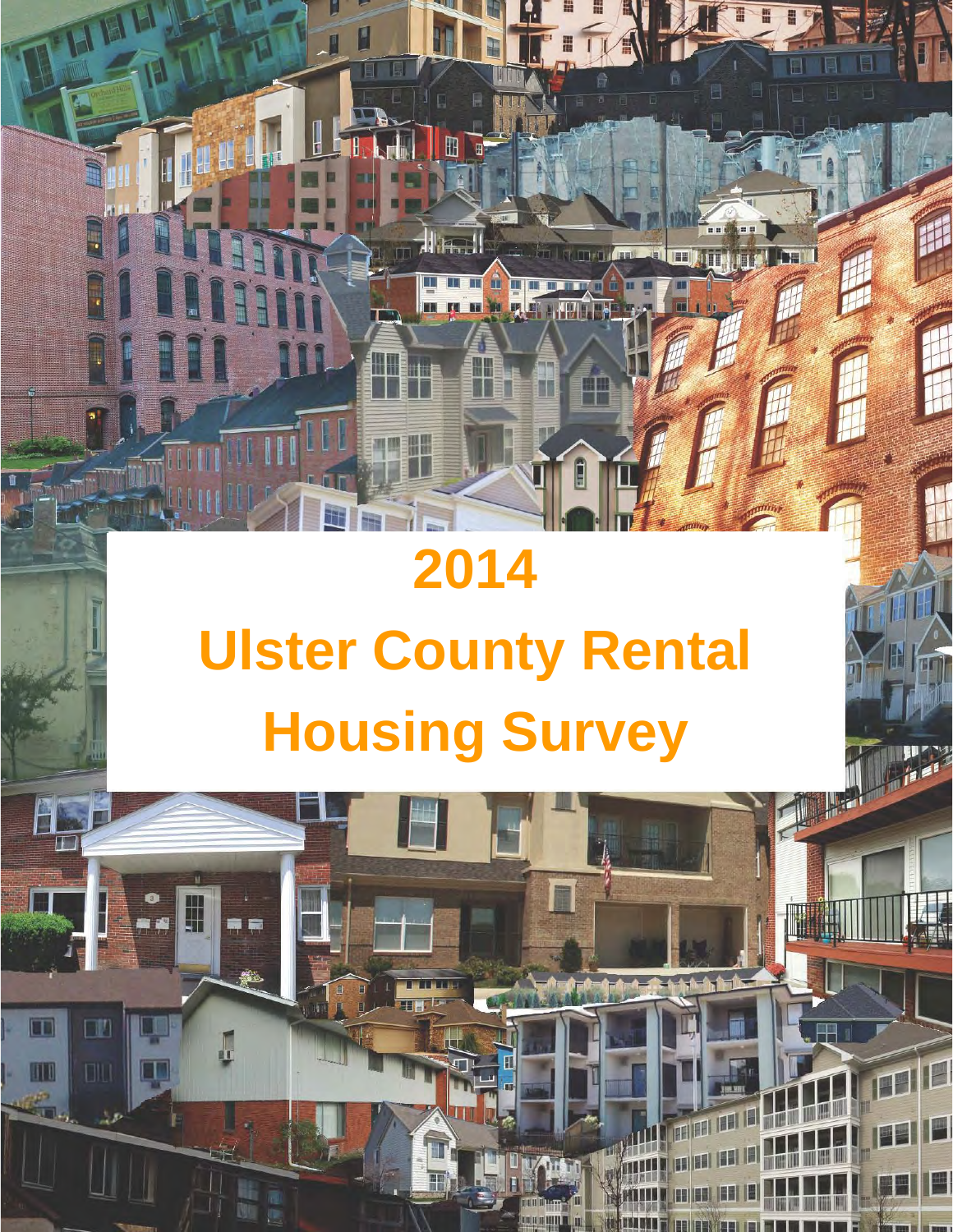# 2014 Ulster County Rental Housing Survey

**Thank you to all of our Ulster County apartment owners and managers for your participation in the survey.** 

**Ulster County Planning Department 244 Fair St. PO Box 1800 Kingston, NY 12402** 

**(845) 340-3340** 

**ulstercountyny.gov/planning** 

**March 2015** 

**Special Thanks to Monica Ferrell of the State University of New York at New Paltz**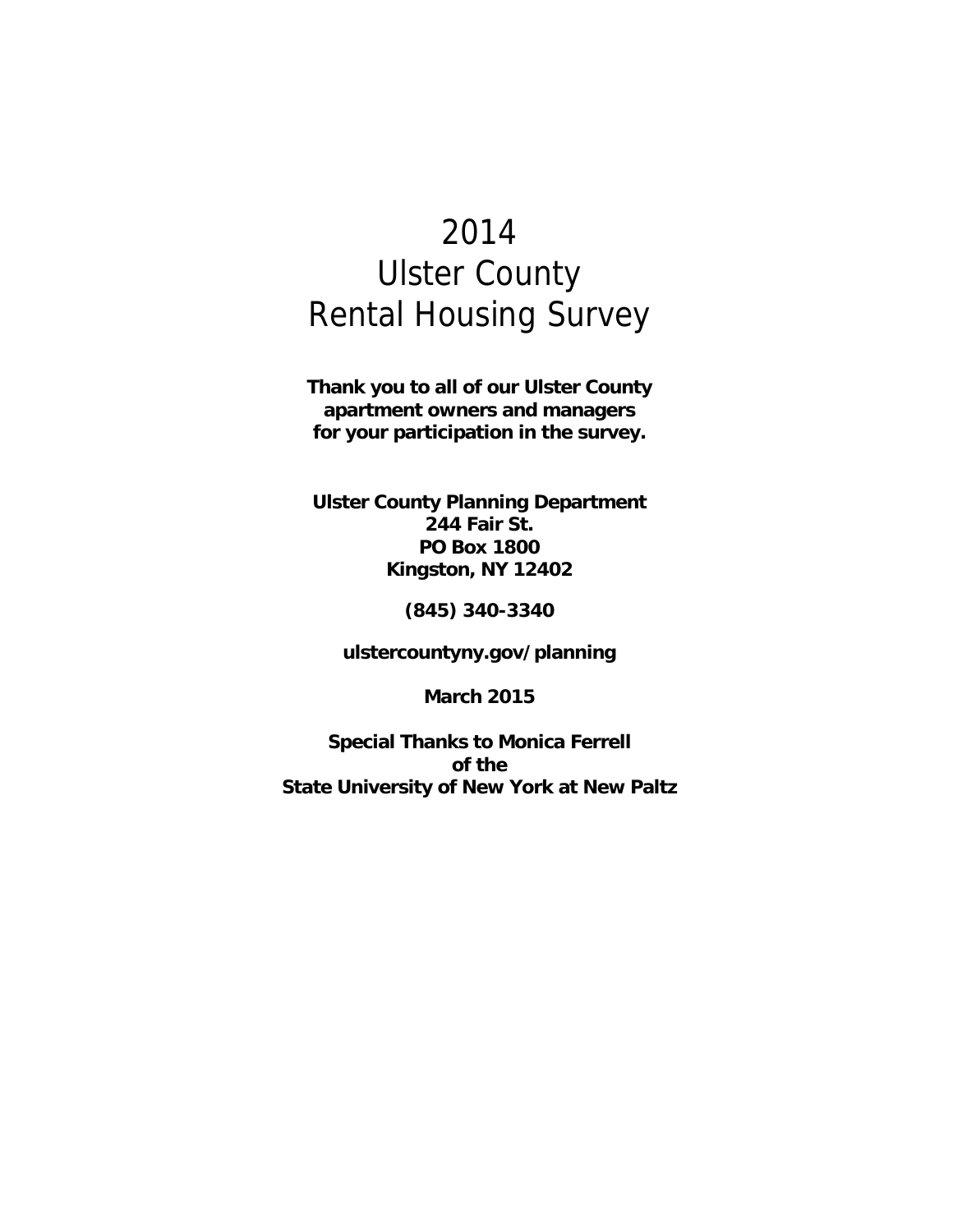#### **Abstract**

- **The 2014 Non-Subsidized Housing Survey was sent to 131 owners/managers. Seventy-eight questionnaires were returned for a response rate of 59.5%.**
- **Average and Median rents of Non-Subsidized Housing for 2014 are:**

|      | Studio \$677 (+20%)      |      | Studio $$624 (+10.4%)$   |
|------|--------------------------|------|--------------------------|
|      | $1-BR$ \$887 $(+11.4\%)$ |      | $1-BR$ \$878 $(+13.3\%)$ |
| 2-BR | $$1023 (+6.7%)$          | 2-BR | $$1023 (+7.7%)$          |
| 3-BR | $$1,153 (+0.5%)$         | 3-BR | $$1,119$ (-4.8%)         |

**Percentage changes are relative to 2011 Average and Median rents.** 

**• The yearly income required to support the Average Rent for Non-Subsidized Housing in 2014 without incurring a rent burden is:** 

| Studio | \$27,080 |
|--------|----------|
| 1-BR   | \$35,480 |
| 2-BR   | \$40,920 |
| 3-BR   | \$46,120 |

- **The vacancy rate, as surveyed, for Non-Subsidized Housing for 2014 is 4.37% with 76 of 1,740 units vacant. This is higher than the 2011 vacancy rate of 3.08%.**
- **The Advertised Rental Housing sample for 2014 was 411 units. This data is primarily obtained from newspaper advertisements.**
- **Average and Median rents of Advertised Rental Housing units for 2014 are:**

|  | Studio $$752$ $(+21.4\%)$ |  | Studio \$743 (+24.2%)    |
|--|---------------------------|--|--------------------------|
|  | $1-BR$ \$871 $(+16.6%)$   |  | $1-BR$ \$850 $(+14.7%)$  |
|  | $2-BR$ \$949 $(+6.7%)$    |  | $2-BR$ \$850 (-2.9%)     |
|  | $3-BR$ \$1203 (+10.7%)    |  | $3-BR$ \$1200 $(+8.3\%)$ |

**Percentage changes are relative to 2011 average rents of Advertised Housing.** 

**• The 2014 Rental Housing Survey had fewer survey responses from subsidized housing providers than in previous years. Because of this, the Survey does not compute a vacancy rate for subsidized housing. In addition, the section devoted to subsidized housing has been amended to remove the detailed discussion of this topic as it remains unchanged from year to year and information is readily available on the web.**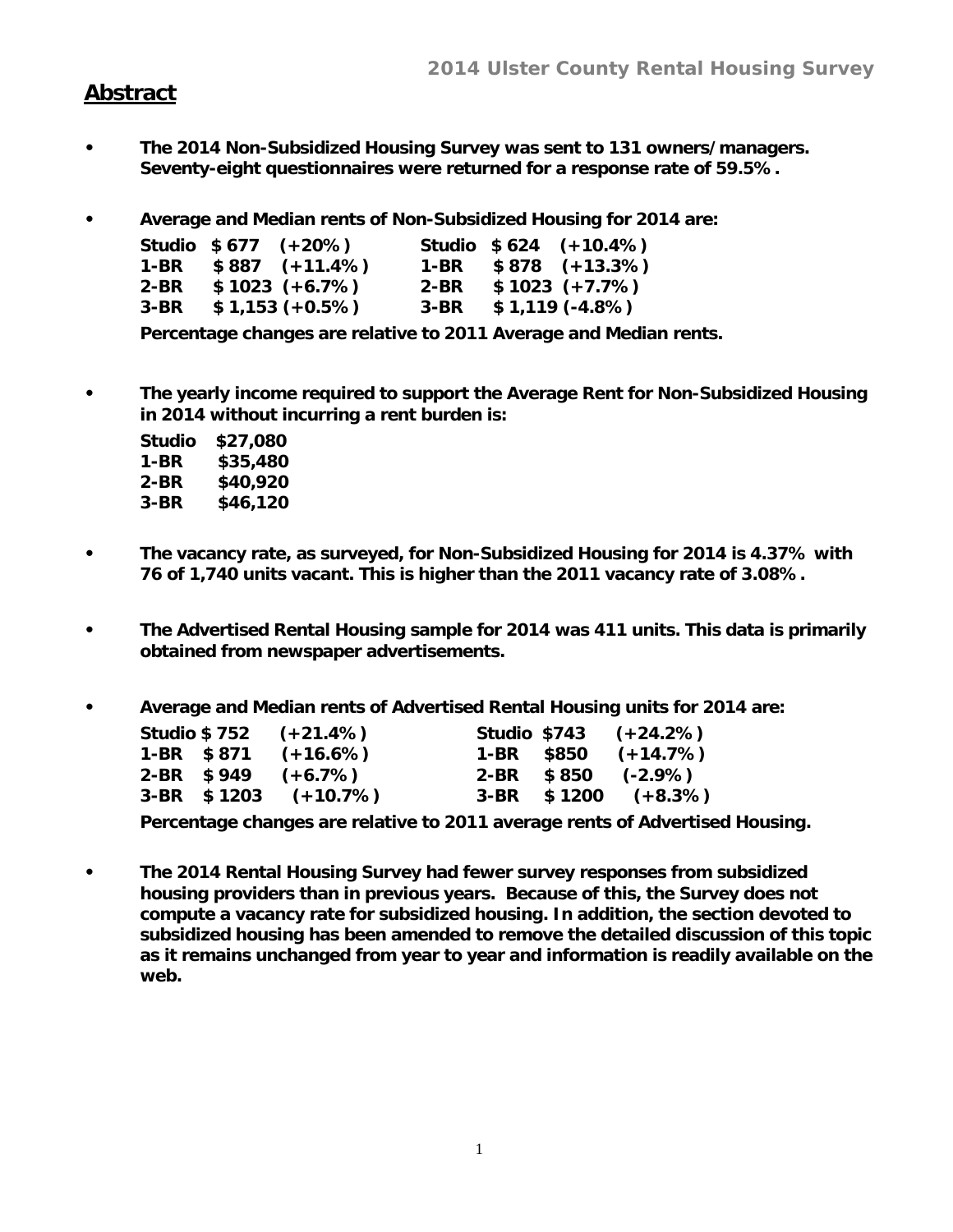## **Introduction**

This is the fifteenth year that the Ulster County Planning Department has undertaken the Rental Housing Survey. More than one quarter of our county's population lives in rental housing. The 2010 U.S. Decennial Census had 48,189 or 26.4% of the County's population living in rental housing. It represents the housing choice of necessity for many low- and moderate-income households.

This report presents fundamental information about the rental housing market in Ulster County. The survey develops information on supply, cost and affordability of housing rentals. Three categories of housing units are included: **Non-Subsidized Housing, Advertised Rental Housing and Subsidized Housing.** 

## **Methodology**

**Non-Subsidized Housing** information is derived from responses to the Ulster County Rental Housing Survey Questionnaire. The questionnaire asks for the following information:

- Number of units by size ( $#$  bedrooms)
- Monthly rent for each apartment size
- Utilities included in the rent
- Number of vacancies in each
- If waiting list was kept and if not, why?
- Number/type of units set aside for seniors/disabled

The number of questionnaires sent has varied each year as the survey evolved. It began with 32 and grew to as many as 321 in 2002. For the 2014 Survey, 131 questionnaires were sent.

Attention has been paid to receive responses from municipalities that have been under-represented in previous years. Our goal is to correlate the percentage of units in the survey sample for each municipality with the corresponding percentage of actual rental units to make the survey a true representative sample for the entire county. As we are dependent on the voluntary cooperation of our landlords and property managers, it doesn't always come out perfectly. In addition, the survey has consistently reached out to major housing complexes in each municipality.

For 2014, responses were received from 78 entities, a response rate of 59.5%, down slightly from the 2011 response rate of 61.8% for 81 responses out of 131 sent.

**Advertised Rental Housing** results originate from data contained in the **RUPCO** (Rural Ulster Preservation Co.) **Rent Reasonableness Comparison Log**. This data is compiled predominantly from advertisements of available rental units from **The Daily Freeman** and the **Woodstock Times**. A small portion of the listings are received by phone from landlords or rental agents. **The Comparison Log** provides the following information for each rental unit:

- Building type (1-Family, Mobile Home, Apt.)
- Number of bedrooms
- Rental amount
- Inventory of utilities included in the rent
- Location
- Phone number of contact person
- Date available
- Source (ad, phone call)

Ulster County Planning Department staff collected data from the **online Daily Freeman and the print edition of the Kingston Times**. All data were screened for duplicates.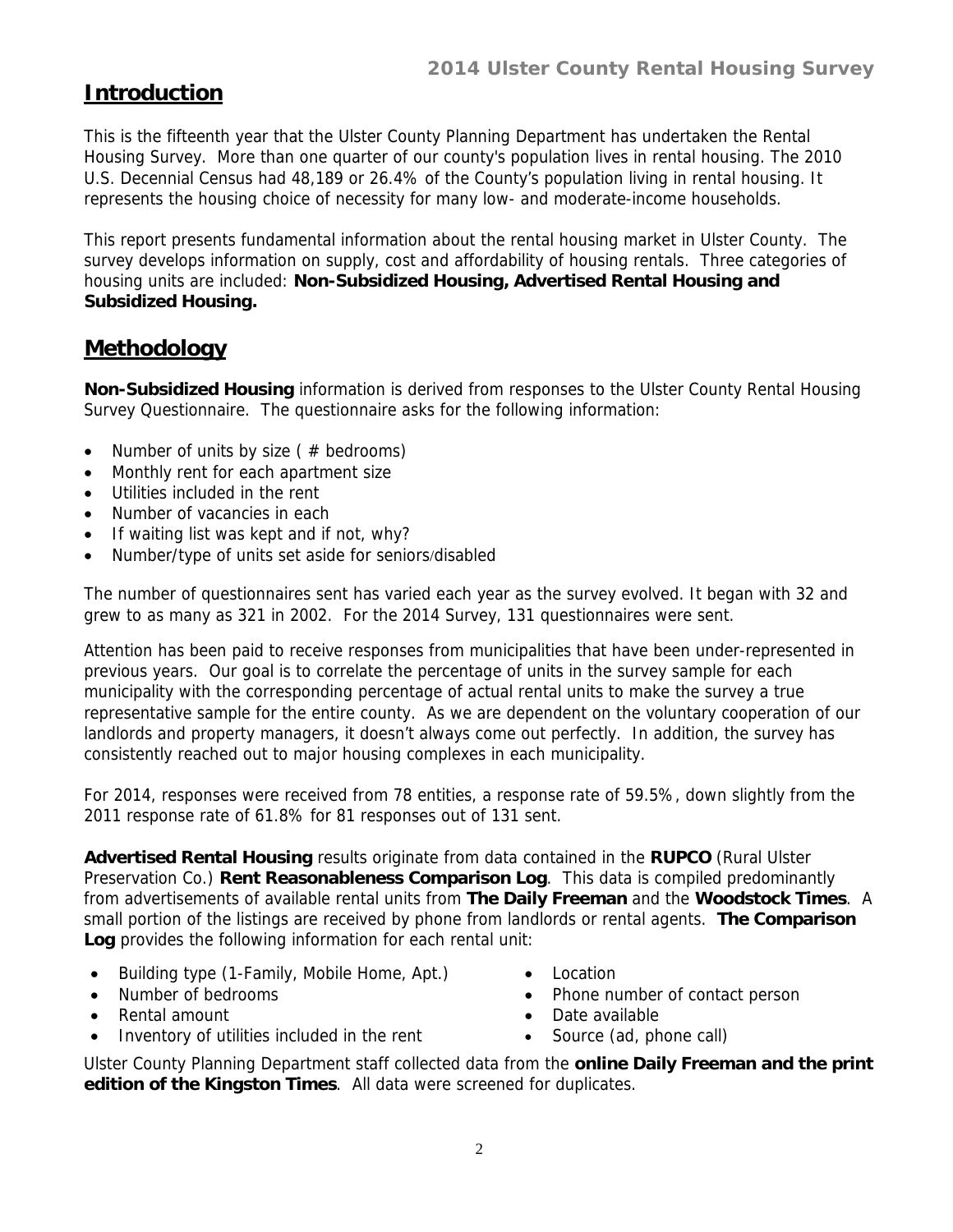#### **2014 Ulster County Rental Housing Survey**

**Subsidized Housing** data originates from responses to the Ulster County Housing Survey Questionnaire and/or phone inquiries to update vacancy and waiting list data. Subsidized housing providers are asked to provide the same information as the Non-Subsidized Housing Questionnaire with some modification. As rental amounts for subsidized units are predicated on subsidy regulations, tenant income, family size and certain expenses, rental amounts were not obtained. Additional information requested of subsidized housing providers was:

- Tenant income limits
- Target populations served (seniors, disabled, homeless, single parent)

#### **Who Rents in Ulster County?**

According to **American Community Survey 2011 – 2013 Three Year Estimates,** renters in Ulster County comprise many different household types. The following table illustrates the numbers and types of households of Ulster County renters.

|                                              |                                 | <b>Renter Occupied Units</b>                             |        |  |  |  |  |  |  |  |  |
|----------------------------------------------|---------------------------------|----------------------------------------------------------|--------|--|--|--|--|--|--|--|--|
|                                              | by Household Type               |                                                          |        |  |  |  |  |  |  |  |  |
|                                              |                                 | American Community Survey 2011-2013 Three Year Estimates |        |  |  |  |  |  |  |  |  |
|                                              |                                 |                                                          |        |  |  |  |  |  |  |  |  |
| <b>Family households</b>                     | 9,842                           | <b>Non-family households</b>                             | 11,395 |  |  |  |  |  |  |  |  |
| <b>Married-couple family</b>                 | 4,354                           | Householder living alone                                 | 8,743  |  |  |  |  |  |  |  |  |
| Hholder age 15 - 34                          | 1,166                           | Hholder age 15 - 34                                      | 1,360  |  |  |  |  |  |  |  |  |
| Hholder age 35 - 64                          | 2,642                           | Hholder age 35 - 64                                      | 4,447  |  |  |  |  |  |  |  |  |
| Hholder age 65 +                             | 546                             | Hholder age 65 +                                         | 2,936  |  |  |  |  |  |  |  |  |
| Male hholder, no wife present                | <b>Hholder not living alone</b> | 2,652                                                    |        |  |  |  |  |  |  |  |  |
| Hholder age 15 - 34                          | 618                             | Hholder age 15 - 34                                      | 1,650  |  |  |  |  |  |  |  |  |
| Hholder age 35 - 64                          | 1,042                           | Hholder age 35 - 64                                      | 764    |  |  |  |  |  |  |  |  |
| Hholder age 65 +                             | 30                              | Hholder age 65 +                                         | 238    |  |  |  |  |  |  |  |  |
| Fem. hholder, no husb. present               | 3,798                           |                                                          |        |  |  |  |  |  |  |  |  |
| Hholder age 15 - 34                          | 1,484                           |                                                          |        |  |  |  |  |  |  |  |  |
| Hholder age 35 - 64                          | 2,206                           |                                                          |        |  |  |  |  |  |  |  |  |
| Hholder age 65 +                             | 108                             |                                                          |        |  |  |  |  |  |  |  |  |
|                                              |                                 |                                                          |        |  |  |  |  |  |  |  |  |
| <b>Total Ulster County Renter Households</b> |                                 |                                                          | 21,237 |  |  |  |  |  |  |  |  |
| <b>Total Ulster County Renter Persons</b>    |                                 |                                                          | 46,623 |  |  |  |  |  |  |  |  |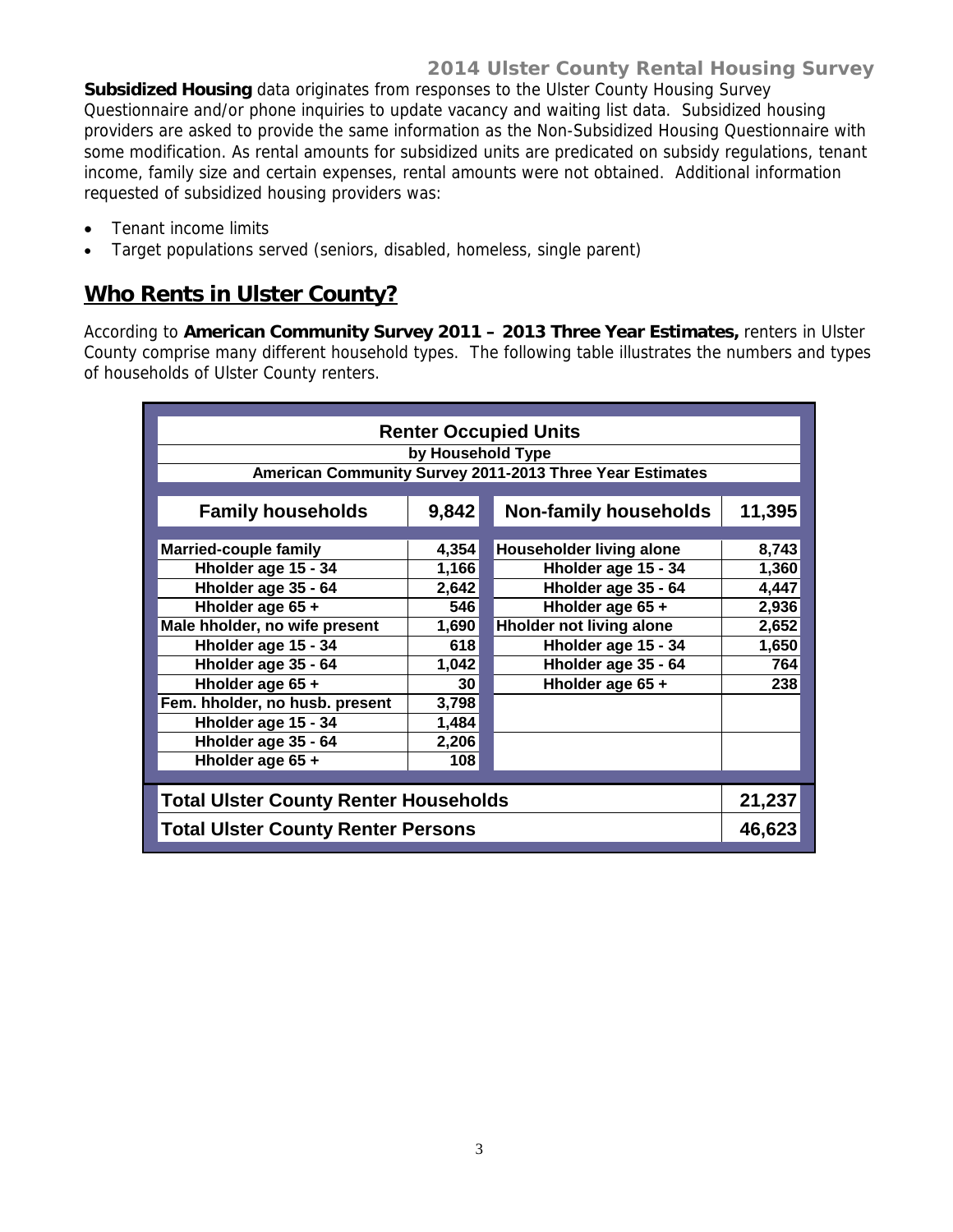#### **Census Data**

|                     |              |              |                    | by Municipality |                |              |                           |           |              |
|---------------------|--------------|--------------|--------------------|-----------------|----------------|--------------|---------------------------|-----------|--------------|
|                     |              |              | <b>Census Data</b> |                 |                |              | <b>Rental Survey Data</b> |           |              |
| <b>Municipality</b> | Housing      | Rental       | % Rentals          | %County         | Non-S.         | Advtsd.      | Subs.                     | Total     | %Survey      |
|                     | <b>Units</b> | <b>Units</b> | in Muni.           | <b>Rentals</b>  | <b>Units</b>   | <b>Units</b> | <b>Units</b>              | in Survey | <b>Units</b> |
|                     |              |              |                    |                 |                |              |                           |           |              |
| Ellenville          | 1,845        | 914          | 49.5%              | 3.3%            | 111            | 24           | 96                        | 231       | 6.1%         |
| Dennina             | 531          | 64           | 12.1%              | 0.2%            | 0              | 0            | 0                         | 0         | 0.0%         |
| <b>Esopus</b>       | 3,969        | 1,031        | 26.0%              | 3.7%            | 0              | 9            | 0                         | 9         | 0.2%         |
| Gardiner            | 2.610        | 534          | 20.5%              | 1.9%            | 5              | 6            | $\bf{0}$                  | 11        | 0.3%         |
| Hardenburgh         | 344          | 31           | 9.0%               | 0.1%            | 0              | 0            | $\bf{0}$                  | $\bf{0}$  | 0.0%         |
| <b>Hurley</b>       | 3.069        | 399          | 13.0%              | 1.4%            | 6              | 6            | 0                         | 12        | 0.3%         |
| Kingston (C)        | 11,147       | 5,897        | 52.9%              | 21.3%           | 1071           | 127          | 821                       | 2,019     | 53.5%        |
| Kingston (T)        | 432          | 60           | 13.9%              | 0.2%            | 0              | 0            | $\bf{0}$                  | $\bf{0}$  | 0.0%         |
| Lloyd               | 4,419        | 1,362        | 30.8%              | 4.9%            | 8              | 16           | 51                        | 75        | 2.0%         |
| Marbletown          | 2.989        | 482          | 16.1%              | 1.7%            | 0              | 5            | O                         | 5         | 0.1%         |
| Marlborough         | 3,644        | 1,084        | 29.7%              | 3.9%            | 14             | 6            | 113                       | 133       | 3.5%         |
| <b>New Paltz</b>    | 6,828        | 3,399        | 49.8%              | 12.3%           | 74             | 59           | 0                         | 133       | 3.5%         |
| Olive               | 2.498        | 423          | 16.9%              | 1.5%            | $\overline{2}$ | 15           | 19                        | 36        | 1.0%         |
| Plattekill          | 4,242        | 1,174        | 27.7%              | 4.2%            | 41             | 7            | 0                         | 48        | 1.3%         |
| <b>Rochester</b>    | 4,019        | 707          | 17.6%              | 2.6%            | 0              | 0            | 9                         | 9         | 0.2%         |
| Rosendale           | 2,897        | 742          | 25.6%              | 2.7%            | 52             | 20           | 40                        | 112       | 3.0%         |
| <b>Saugerties</b>   | 11,108       | 3,748        | 33.7%              | 13.5%           | 79             | 41           | 161                       | 281       | 7.4%         |
| Shandaken           | 2,776        | 519          | 18.7%              | 1.9%            | 26             | 12           | 24                        | 62        | 1.6%         |
| <b>Shawangunk</b>   | 4,333        | 883          | 20.4%              | 3.2%            | $\overline{2}$ | 0            | 24                        | 26        | 0.7%         |
| <b>Ulster</b>       | 5,368        | 1,574        | 29.3%              | 5.7%            | 237            | 9            | 72                        | 318       | 8.4%         |
| Wawarsing           | 6,211        | 1,871        | 30.1%              | 6.8%            | 12             | 8            | 142                       | 162       | 4.3%         |
| Woodstock           | 4,157        | 793          | 19.1%              | 2.9%            | 0              | 41           | 52                        | 93        | 2.5%         |
| Total               | 89,436       | 27,691       | 31.0%              | 100.0%          | 1,740          | 411          | 1,624                     | 3,775     | 100%         |

The chart below compares 2010 Census rental housing data with the 2014 Rental Survey sample.

Municipalities with high percentages of rental units vs. homeowner units include Ellenville, Lloyd, Marlborough, New Paltz, Ulster, Wawarsing and the City of Kingston.

Municipalities that have highest number of rental units include the City of Kingston and Town and Village of New Paltz, Town and Village of Saugerties and Wawarsing, which includes Ellenville. These municipalities account for a little more than forty-seven percent of rental units in Ulster County.

This year's survey sample is overrepresented in the City of Kingston, the Town of Ulster and the Village of Ellenville. It is underrepresented in Esopus, Hurley, Lloyd, Marbletown, New Paltz (town and village), Plattekill, Rochester, Saugerties (town and village), Shawangunk and Woodstock.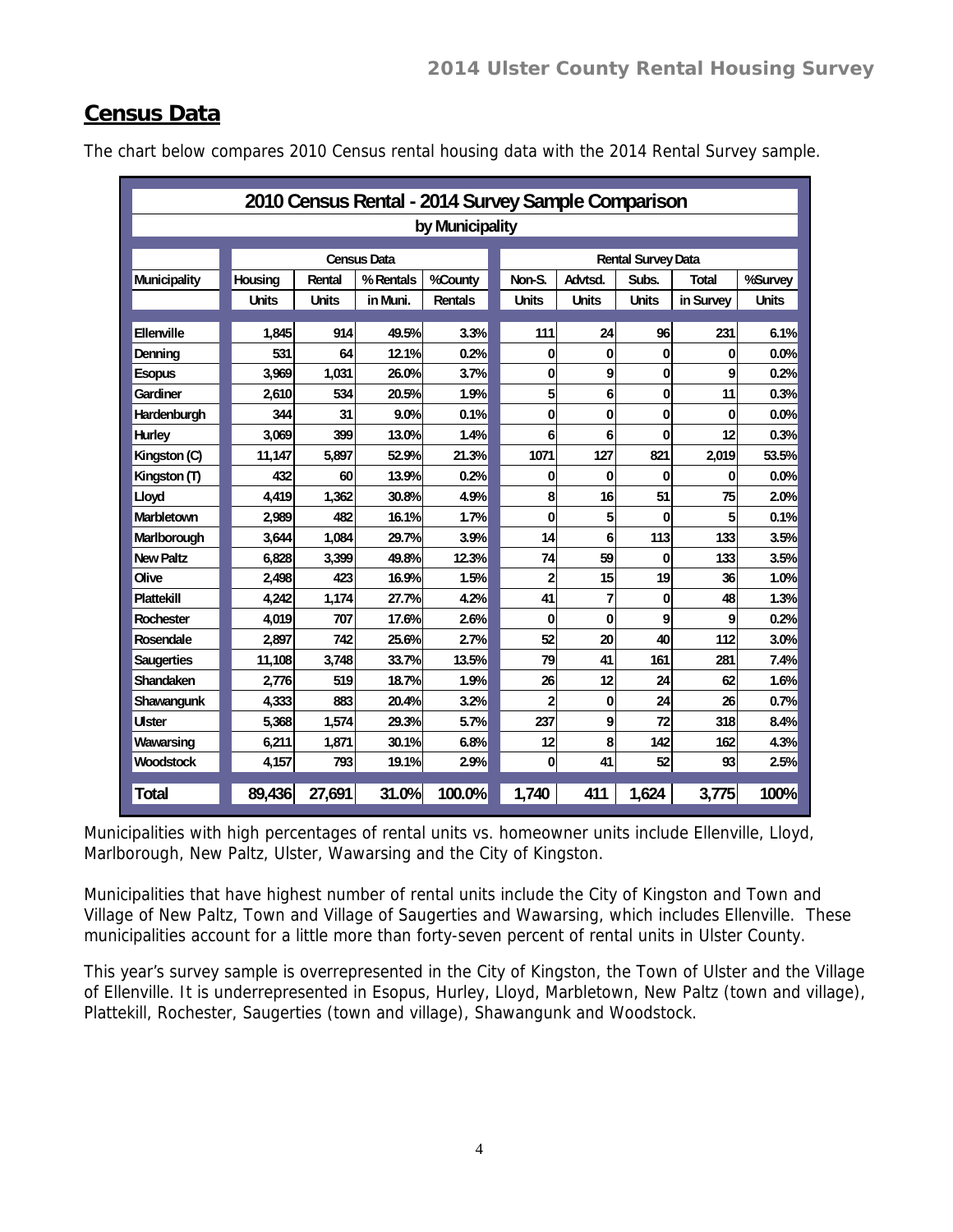#### **Non-Subsidized Housing**

**Non-Subsidized Housing** units are rental housing units, regardless of the number of units in the structure, that did not receive government assistance for their construction and do not have rental rates based on income eligibility.

|                     | 2014 Non-Subsidized Apartments |                                    |                |       |              |       |
|---------------------|--------------------------------|------------------------------------|----------------|-------|--------------|-------|
|                     |                                | Sample by Municipality / Unit Size |                |       |              |       |
| <b>Municipality</b> | <b>Total Units</b>             | <b>Studio</b>                      | 1 BR           | 2 BR  | 3 BR         | 4+ BR |
|                     |                                |                                    |                |       |              |       |
| Ellenville          | 111                            | $\mathbf{2}$                       | 18             | 89    | $\mathbf{2}$ |       |
| <b>Esopus</b>       |                                |                                    |                |       |              |       |
| Gardiner            | 5                              |                                    | 4              | 1     |              |       |
| Hurley              | 6                              |                                    | $\overline{2}$ | 4     |              |       |
| Kingston (C)        | 1071                           | 17                                 | 495            | 502   | 57           |       |
| Lloyd               | 8                              |                                    | 4              | 4     |              |       |
| Marbletown          |                                |                                    |                |       |              |       |
| Marlborough         | 14                             | 1                                  | 13             |       |              |       |
| <b>New Paltz</b>    | 74                             |                                    | 30             | 44    |              |       |
| Olive               | $\mathbf{2}$                   |                                    | $\mathbf{2}$   |       |              |       |
| <b>Plattekill</b>   | 41                             | 1                                  | 12             | 23    | 5            |       |
| <b>Rochester</b>    |                                |                                    |                |       |              |       |
| Rosendale           | 52                             | 3                                  | 26             | 19    | 3            | 1     |
| <b>Saugerties</b>   | 79                             | 21                                 | 40             | 18    |              |       |
| Shandaken           | 26                             | 7                                  | 8              | 9     | $\mathbf{2}$ |       |
| Shawangunk          | $\mathbf{2}$                   |                                    | 1              |       | 1            |       |
| <b>Ulster</b>       | 237                            | 12                                 | 92             | 106   | 27           |       |
| Wawarsing           | 12                             |                                    | 3              | 7     | $\mathbf{2}$ |       |
| Woodstock           |                                |                                    |                |       |              |       |
|                     |                                |                                    |                |       |              |       |
| Total               | 1,740                          | 64                                 | 750            | 826   | 99           | 1     |
| % of Total          |                                | 3.7%                               | 43.1%          | 47.5% | 5.7%         | 1.6%  |

Distribution of apartments by unit size shows that 94.3% of the apartments have two or fewer bedrooms. Only 7.3% of the total units have three bedrooms or more or were two-bedroom units with a den or office. Survey results include one four-bedroom unit. No survey data was collected from Esopus, Marbletown, Woodstock and the Town of Rochester.

The table below gives 2014 average and median rent organized by municipality and bedroom count. These calculations were done without regard to the number or type of utilities included.

|                                                                          | <b>Non-Subsidized Apartments</b><br>2014 Average and Median Rent by Municipality / Unit Size |    |     |    |        |  |    |     |    |        |  |             |             |  |             |           |
|--------------------------------------------------------------------------|----------------------------------------------------------------------------------------------|----|-----|----|--------|--|----|-----|----|--------|--|-------------|-------------|--|-------------|-----------|
| # Units<br>1 BR<br>2 BR<br>3 BR<br><b>Municipality</b><br><b>Studios</b> |                                                                                              |    |     |    |        |  |    |     |    |        |  |             |             |  |             |           |
|                                                                          |                                                                                              |    | Avg |    | Median |  |    | Avg |    | Median |  | Avg         | Median      |  | Avg         | Median    |
|                                                                          |                                                                                              |    |     |    |        |  |    |     |    |        |  |             |             |  |             |           |
| <b>Ellenville</b>                                                        | 111                                                                                          | \$ | 400 | \$ | 400    |  | \$ | 667 | \$ | 650    |  | \$<br>823   | \$<br>825   |  |             |           |
| Gardiner                                                                 | 5                                                                                            |    |     |    |        |  | \$ | 875 | \$ | 875    |  | \$<br>1,000 | \$<br>1,000 |  |             |           |
| <b>Hurley</b>                                                            | 6                                                                                            |    |     |    |        |  | \$ | 725 | S  | 725    |  | \$<br>807   | 775<br>\$   |  |             |           |
| Kingston (C)                                                             | 1071                                                                                         | \$ | 767 | \$ | 768    |  | \$ | 904 | S  | 884    |  | \$<br>803   | \$1,013     |  | \$1,089     | \$1,057   |
| Lloyd                                                                    | 8                                                                                            |    |     |    |        |  | \$ | 940 | S  | 940    |  | \$<br>1,440 | \$1,440     |  |             |           |
| Marlborough                                                              | 14                                                                                           | \$ | 650 | \$ | 650    |  | \$ | 718 | \$ | 775    |  |             |             |  |             |           |
| <b>New Paltz</b>                                                         | 74                                                                                           |    |     |    |        |  | \$ | 994 | \$ | 1,000  |  | \$1,056     | \$1,160     |  |             |           |
| Olive                                                                    | 2                                                                                            |    |     |    |        |  | \$ | 710 | S  | 710    |  |             |             |  |             |           |
| <b>Plattekill</b>                                                        | 41                                                                                           | \$ | 635 | \$ | 635    |  | \$ | 810 | S  | 798    |  | \$<br>1,046 | \$1,038     |  | \$1,119     | \$1,119   |
| <b>Rosendale</b>                                                         | 52                                                                                           | \$ | 595 | \$ | 600    |  | \$ | 784 | S  | 800    |  | \$<br>909   | 925<br>\$   |  | \$1,050     | \$1,050   |
| <b>Saugerties</b>                                                        | 79                                                                                           | \$ | 696 | \$ | 775    |  | \$ | 692 | \$ | 658    |  | \$<br>727   | 753<br>\$   |  |             |           |
| <b>Shandaken</b>                                                         | 26                                                                                           | \$ | 496 | \$ | 519    |  | \$ | 560 | \$ | 548    |  | \$<br>722   | 722<br>\$   |  | \$<br>865   | \$<br>865 |
| Shawangunk                                                               | 2                                                                                            |    |     |    |        |  | \$ | 650 | \$ | 650    |  |             |             |  |             |           |
| <b>Ulster</b>                                                            | 237                                                                                          | \$ | 600 | \$ | 600    |  | \$ | 960 | \$ | 1.000  |  | \$<br>1.111 | \$1,127     |  | \$<br>1.368 | \$1,378   |
| Wawarsing                                                                | 12                                                                                           |    |     |    |        |  | \$ | 692 | S  | 738    |  | \$<br>800   | 763<br>\$   |  | 763<br>\$   | 763<br>\$ |
|                                                                          |                                                                                              |    |     |    |        |  |    |     |    |        |  |             |             |  |             |           |
| <b>Ulster County</b>                                                     | 1,740                                                                                        | \$ | 677 | \$ | 624    |  | \$ | 887 | \$ | 878    |  | \$1,023     | \$1,023     |  | \$1,153     | \$1,119   |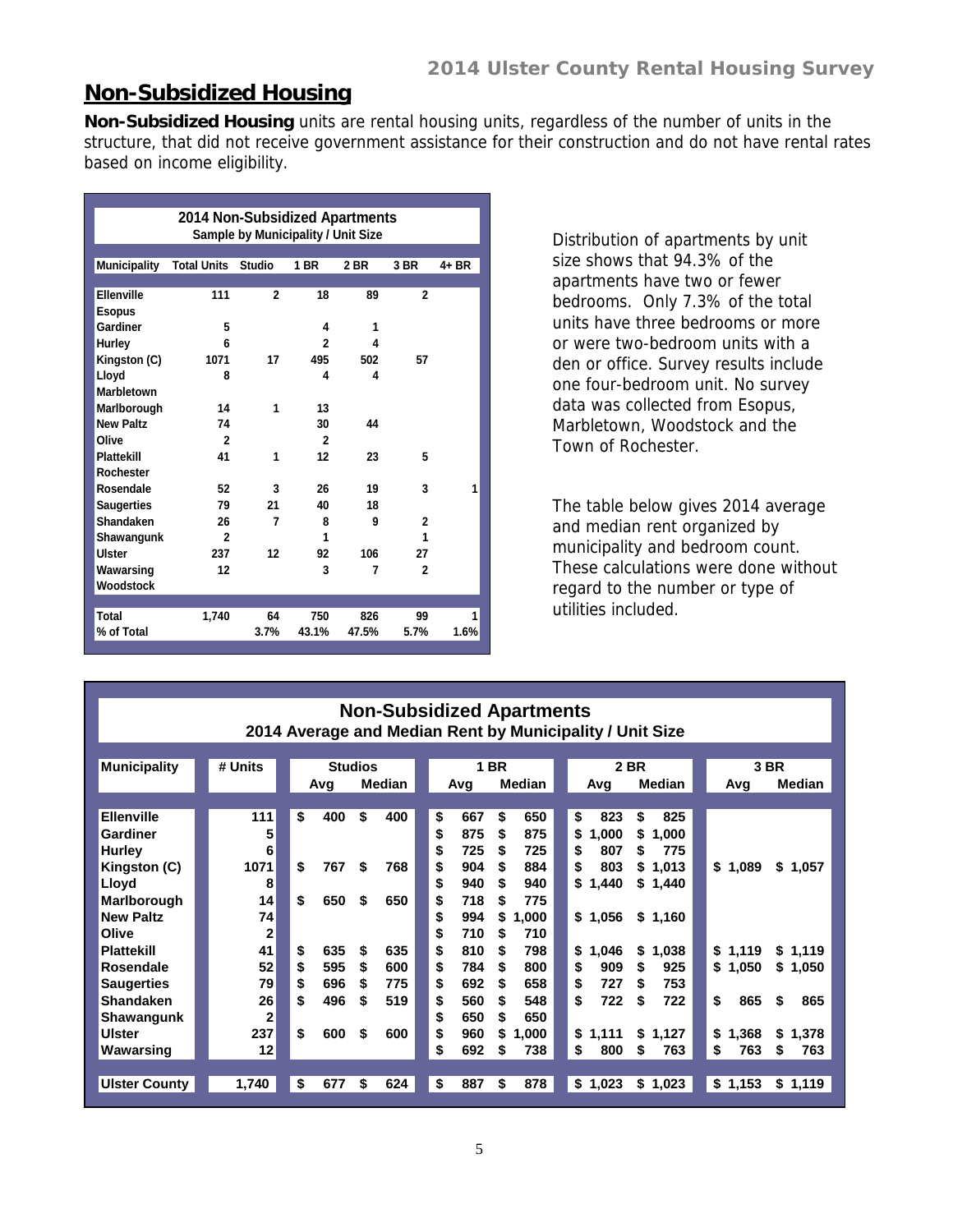| <b>Non-Subsidized Apartments</b><br><b>Median Rent Over Time</b> |               |          |    |          |    |          |    |          |  |  |  |  |
|------------------------------------------------------------------|---------------|----------|----|----------|----|----------|----|----------|--|--|--|--|
| Year / Unit Size                                                 | <b>Studio</b> |          |    | 1 BR     |    | 2 BR     |    | 3 BR     |  |  |  |  |
|                                                                  |               |          |    |          |    |          |    |          |  |  |  |  |
| 2000                                                             | \$            | 485      | \$ | 604      | \$ | 710      | \$ | 750      |  |  |  |  |
| 2001                                                             | \$            | 475      | \$ | 615      | \$ | 735      | \$ | 805      |  |  |  |  |
| 2002                                                             | \$            | 475      | \$ | 605      | \$ | 750      | \$ | 865      |  |  |  |  |
| 2003                                                             | \$            | 525      | \$ | 695      | \$ | 830      | \$ | 950      |  |  |  |  |
| 2004                                                             | \$            | 525      | \$ | 725      | \$ | 850      | \$ | 1,000    |  |  |  |  |
| 2005                                                             | \$            | 550      | \$ | 775      | \$ | 900      | \$ | 1,100    |  |  |  |  |
| 2006                                                             | \$            | 550      | \$ | 775      | \$ | 935      | \$ | 1,100    |  |  |  |  |
| 2007                                                             | \$            | 550      | \$ | 756      | \$ | 960      | \$ | 1,100    |  |  |  |  |
| 2008                                                             | \$            | 588      | \$ | 780      | \$ | 975      | \$ | 1,155    |  |  |  |  |
| 2009                                                             | \$            | 565      | \$ | 780      | \$ | 990      | \$ | 1,155    |  |  |  |  |
| 2010                                                             | \$            | 625      | \$ | 850      | \$ | 1,000    | \$ | 1,175    |  |  |  |  |
| 2011                                                             | \$            | 565      | \$ | 775      | \$ | 950      | \$ | 1,175    |  |  |  |  |
| 2014                                                             | \$            | 624      | \$ | 878      | \$ | 1,023    | \$ | 1,119    |  |  |  |  |
|                                                                  |               |          |    |          |    |          |    |          |  |  |  |  |
| % Chg. '11-'14                                                   |               | 10.4%    |    | 13.3%    |    | 7.7%     |    | -4.8%    |  |  |  |  |
| % Chg. '00-'14                                                   |               | 28.7%    |    | 45.4%    |    | 44.1%    |    | 49.2%    |  |  |  |  |
| 2014 Income Required<br>w/out Rent Burden                        |               | \$24,960 |    | \$35,120 |    | \$40,920 |    | \$44,760 |  |  |  |  |

The 2011 and 2014 Survey had fewer respondents from New Paltz respond than in years past. However, rents in New Paltz are the highest in Ulster County, particularly for units close to SUNY, College at New Paltz.

The average rents across all categories outpace the rate of inflation in 1997 constant dollars. Onebedroom apartments led the way at 10.54%. Studio apartments rents increased 4.72% above the rate of inflation; two-bedroom apartments, 6.21%; and, three-bedroom apartments, 6.79%.

From 2010 into 2011, average rental prices decreased across all categories. From 2011 to 2014, demand has increased considerably. One-bedroom apartments appear to be the most in demand. The demand for threebedroom apartments rose, but only slightly.

|                                           | <b>Non-Subsidized Apartments</b><br><b>Average Rent Over Time</b> |               |    |             |    |          |          |       |  |  |  |  |  |  |
|-------------------------------------------|-------------------------------------------------------------------|---------------|----|-------------|----|----------|----------|-------|--|--|--|--|--|--|
| Year / Unit Size                          |                                                                   | <b>Studio</b> |    | <b>1 BR</b> |    | 2 BR     | 3 BR     |       |  |  |  |  |  |  |
|                                           |                                                                   |               |    |             |    |          |          |       |  |  |  |  |  |  |
| 1997                                      | \$                                                                | 438           | \$ | 544         | \$ | 653      | \$       | 732   |  |  |  |  |  |  |
| 1998                                      | \$                                                                | 500           | \$ | 580         | \$ | 662      | \$       | 739   |  |  |  |  |  |  |
| 2000                                      | \$                                                                | 495           | \$ | 599         | \$ | 716      | \$       | 766   |  |  |  |  |  |  |
| 2001                                      | \$                                                                | 459           | \$ | 605         | \$ | 733      | \$       | 769   |  |  |  |  |  |  |
| 2002                                      | \$                                                                | 467           | \$ | 622         | \$ | 744      | \$       | 823   |  |  |  |  |  |  |
| 2003                                      | \$                                                                | 491           | \$ | 675         | \$ | 810      | \$       | 941   |  |  |  |  |  |  |
| 2004                                      | \$                                                                | 512           | \$ | 700         | \$ | 838      | \$       | 994   |  |  |  |  |  |  |
| 2005                                      | \$                                                                | 527           | \$ | 732         | \$ | 880      | \$       | 1,063 |  |  |  |  |  |  |
| 2006                                      | \$                                                                | 549           | \$ | 752         | \$ | 916      | \$       | 1,095 |  |  |  |  |  |  |
| 2007                                      | \$                                                                | 562           | \$ | 763         | \$ | 932      | \$       | 1,129 |  |  |  |  |  |  |
| 2008                                      | \$                                                                | 592           | \$ | 779         | \$ | 961      | \$       | 1,108 |  |  |  |  |  |  |
| 2009                                      | \$                                                                | 567           | \$ | 786         | \$ | 966      | \$       | 1,119 |  |  |  |  |  |  |
| 2010                                      | \$                                                                | 603           | \$ | 821         | \$ | 994      | \$       | 1,165 |  |  |  |  |  |  |
| 2011                                      | \$                                                                | 564           | \$ | 796         | \$ | 959      | \$       | 1,147 |  |  |  |  |  |  |
| 2014                                      | \$                                                                | 677           | \$ | 887         | \$ | 1,023    | \$       | 1,153 |  |  |  |  |  |  |
|                                           |                                                                   |               |    |             |    |          |          |       |  |  |  |  |  |  |
| % Chg. '11-'14                            |                                                                   | 20.0%         |    | 11.4%       |    | 6.7%     |          | 0.5%  |  |  |  |  |  |  |
| % Chg. '97 -'14                           |                                                                   | 54.6%         |    | 63.1%       |    | 56.7%    |          | 57.5% |  |  |  |  |  |  |
|                                           |                                                                   |               |    |             |    |          |          |       |  |  |  |  |  |  |
| 2014 Income Required<br>w/out Rent Burden |                                                                   | \$27,080      |    | \$35,480    |    | \$40,920 | \$46,120 |       |  |  |  |  |  |  |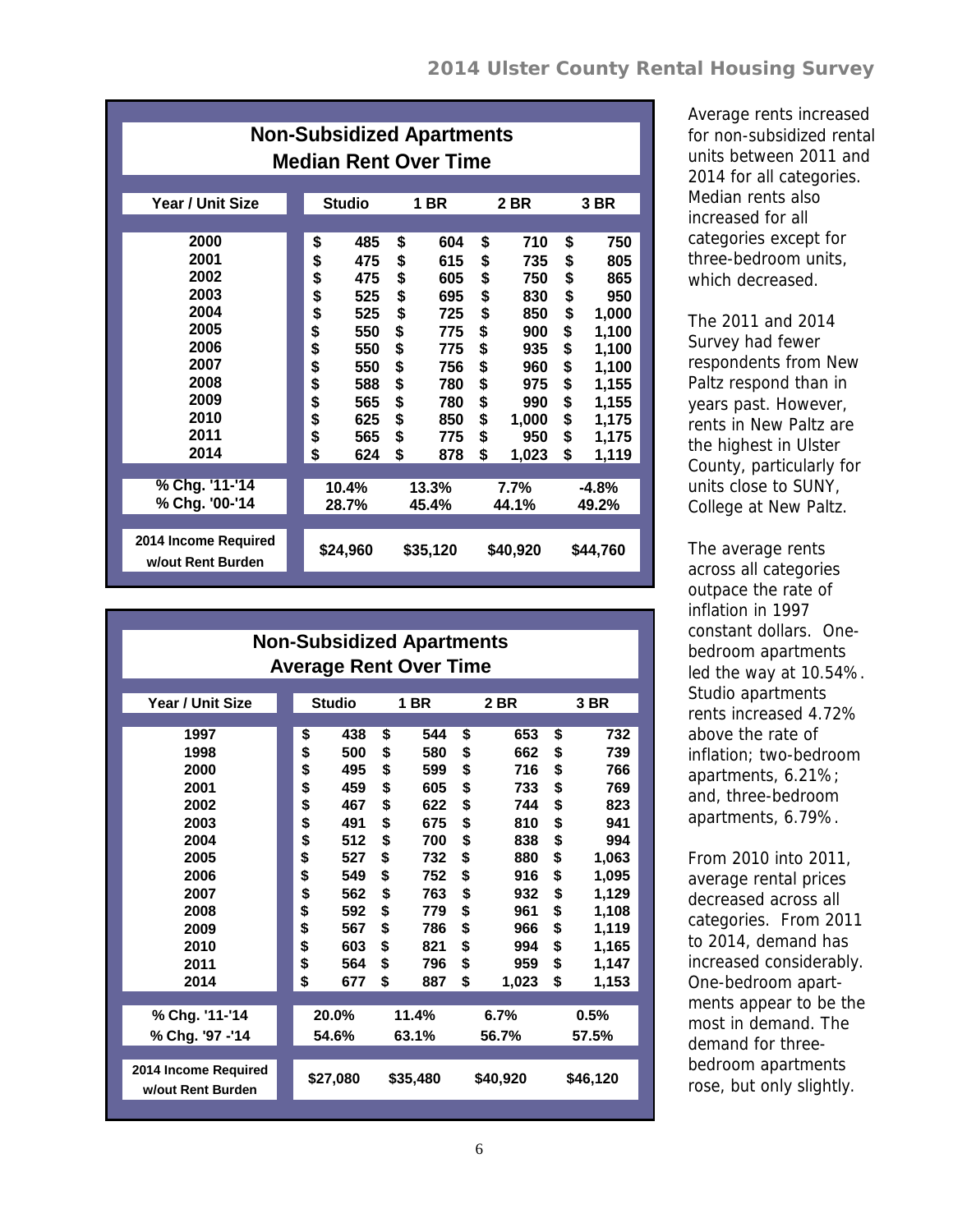The table below compares the 2014 US Dept. of Housing and Urban Dev. (HUD) Fair Market Rents (FMR) to the survey average and median rents for 2014. FMR are used in various government programs to calculate the subsidies for eligible low-income renters that will be paid to landlords.

|               | 2014 Comparison HUD Fair Market Rents/Survey Non-Subsidized Rents |             |  |             |     |          |                 |  |    |                    |          |                  |  |  |
|---------------|-------------------------------------------------------------------|-------------|--|-------------|-----|----------|-----------------|--|----|--------------------|----------|------------------|--|--|
|               |                                                                   |             |  |             |     |          |                 |  |    |                    |          |                  |  |  |
| Apt.Type      |                                                                   | <b>FMR</b>  |  | Avg. Rent   |     |          | \$Diff. % Diff. |  |    | <b>Median Rent</b> |          | \$ Diff. % Diff. |  |  |
|               |                                                                   |             |  |             |     |          |                 |  |    |                    |          |                  |  |  |
| <b>Studio</b> |                                                                   | \$<br>659   |  | \$          | 677 | $-$ \$18 | $-2.7%$         |  | \$ | 624                | \$35     | 5.6%             |  |  |
| 1 BR          |                                                                   | 819<br>\$   |  | \$          | 887 | $-$ \$68 | $-7.7%$         |  | \$ | 878                | $-$ \$59 | $-6.7%$          |  |  |
| 2 BR          |                                                                   | 1.062<br>\$ |  | \$<br>1,023 |     | \$39     | 3.8%            |  | \$ | 1,023              | \$39     | 3.8%             |  |  |
| 3 BR          |                                                                   | 1,392<br>S  |  | \$<br>1,153 |     | \$239    | 20.7%           |  | \$ | 1,119              | \$273    | 24.4%            |  |  |
|               |                                                                   |             |  |             |     |          |                 |  |    |                    |          |                  |  |  |

Survey data of rents for studio and two-bedroom units are comparable with HUD Fair Market Rents (FMR). The rent for one-bedroom units is higher than the FMR, while the rent for three-bedroom units is lower. The FMR had correlated closely with survey rents in 2011. The comparison of 2014 FMR with survey data could be seen as a greater demand for one-bedroom units with three-bedroom units seeing a decreased demand.

The table to the right shows vacancy data for surveyed Non-Subsidized Housing for 2014.

The 2014 Vacancy Rate, for Non-Subsidized Housing responding to the survey, is 4.37%, with 76 units vacant at the time of the survey.

| <b>2014 Non-Subsidized Apartments</b><br><b>Vacant Units by Municipality</b> |                |              |         |                                                              |              |                |          |  |  |  |  |  |
|------------------------------------------------------------------------------|----------------|--------------|---------|--------------------------------------------------------------|--------------|----------------|----------|--|--|--|--|--|
|                                                                              |                |              |         |                                                              |              |                |          |  |  |  |  |  |
| <b>Municipality</b>                                                          | # Units # Vac. |              | % Vac.  | <b>Municipality</b>                                          |              | # Units # Vac. | $%$ Vac. |  |  |  |  |  |
|                                                                              |                |              |         |                                                              |              |                |          |  |  |  |  |  |
| <b>Ellenville</b>                                                            | 111            | 31           | 27.9%   | <b>Plattekill</b>                                            | 41           | 3              | 7.3%     |  |  |  |  |  |
| Gardiner                                                                     | 5              | $\bf{0}$     | $0.0\%$ | Rosendale                                                    | 52           | 7              | 13.5%    |  |  |  |  |  |
| <b>Hurley</b>                                                                | 6              | 1            | 16.7%   | <b>Saugerties</b>                                            | 79           | 3              | 3.8%     |  |  |  |  |  |
| Kingston (C)                                                                 | 1071           | 25           | 2.3%    | <b>Shandaken</b>                                             | 26           | 1              | 3.8%     |  |  |  |  |  |
| Lloyd                                                                        | 8              | $\mathbf{0}$ | $0.0\%$ | Shawangunk                                                   | $\mathbf{2}$ | 0              | $0.0\%$  |  |  |  |  |  |
| Marlborough                                                                  | 14             | 1            | 7.1%    | <b>Ulster</b>                                                | 237          | 3 <sup>1</sup> | 1.3%     |  |  |  |  |  |
| <b>New Paltz</b>                                                             | 74             | $\bf{0}$     | $0.0\%$ | Wawarsing                                                    | 12           | 1              | 8.3%     |  |  |  |  |  |
| Olive                                                                        | $\mathbf{2}$   | $\bf{0}$     | $0.0\%$ |                                                              |              |                |          |  |  |  |  |  |
|                                                                              |                |              |         |                                                              |              |                |          |  |  |  |  |  |
|                                                                              |                |              |         | 76 Vacant Units/1740 Units in Sample = Vacancy Rate of 4.37% |              |                |          |  |  |  |  |  |

For 2014, the vacancy rate is misleading. While the rate did rise from 3.08% in 2011 to 4.37% in 2014, this increase is attributed to Ellenville and Rosendale. High vacancy numbers are localized. The rest of the County has comparatively smaller vacancy rates and/or numbers of vacant rental units. The demand for rental housing continues to be high in Kingston, New Paltz and the Town of Ulster, all of which are Ulster County's most populated areas for residential and commercial activity.

Housing professionals recognize a vacancy rate of 5% as an indicator of an optimally functioning rental housing market. A lower than average vacancy rate restricts tenant choice and mobility and gives landlords significant pricing power.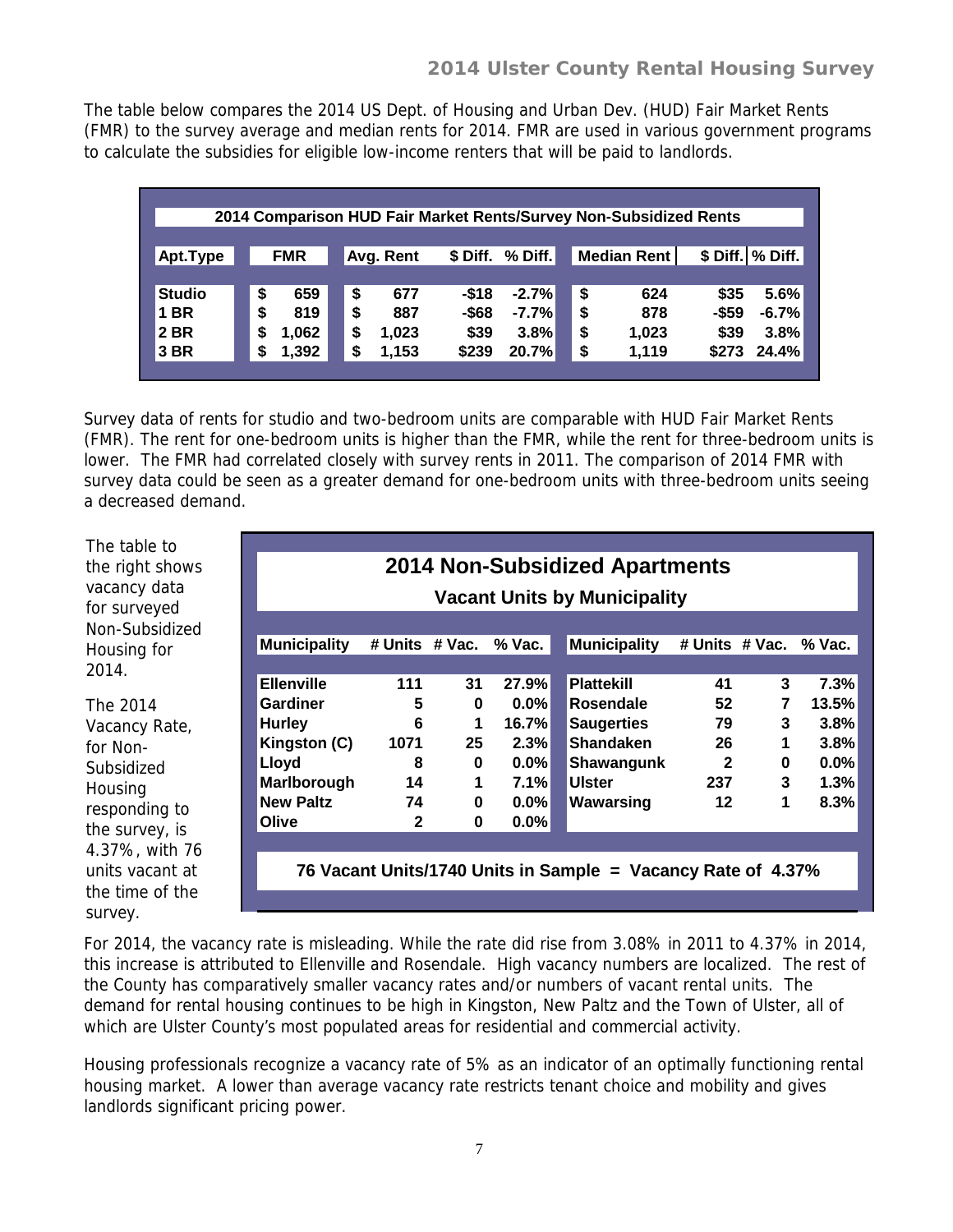The vacancy rate is as high as it has been since the Rental Housing Survey started. High numbers of vacancies appear to be localized to a few municipalities. Rental housing vacancy rates are comparatively low in most parts of the County.



Additional data on rental vacancy is available from the **American Community Survey** (ACS), which is an ongoing survey from the U.S. Census Bureau that collects data every year. The results of this survey are published as one-, three- and five-year estimates. One-year estimates are the least accurate, but allow individuals to make to year to year comparisons. Three- and five-year estimates offer statistics with smaller margins of error, but offer figures for multiyear periods.

According to the ACS, the vacancy rate was 7.2% for all rental units over the three year period 2011- 2013. This rate is higher than the one found in our 2014 data. The 2008-2010 vacancy rate is the next comparable timeframe, and for this three year period, the vacancy rate was 4.7%. This vacancy rate is slightly higher than the vacancy rates in the Housing Survey for the same time period as seen in the above chart. As the ACS is a sample, margins of error are provided with all statistics. The margin of error for the 2011-2013 Estimate's rental vacancy rate is  $+/-1.6\%$ . The 2008-2010 Estimate is also  $+/-$ 1.6%. The 2009-2013 Estimate has a vacancy rate average of 6.9% over this five year period with a +/- 1.2% margin of error. Data is not yet available for a comparable five year period.

The **2010 U.S. Decennial Census** reported a vacancy rate of 7.9% for Ulster County. It should be noted that the Decennial Census is a physical count of the entire population in the United States and not a statistical sample and has a much smaller margin of error.

All vacancy rates referred to in this report are market vacancies, not economic vacancies. The market vacancy rate is the number of units available for rent divided by the total number of rentable units. An economic vacancy is usually characterized as a unit that is not available for rent. Examples of economic vacancies are model units, manager units, units being readied for occupancy, units being used for storage, units being renovated or any unit that is not rentable in its current condition. ACS and Decennial Census vacancy statistics include rental units that are vacant but not available for rent. This helps to explain why ACS and Decennial Census vacancy rates are larger than the ones found in the Ulster County Rental Survey.

Differences between market vacancy rates and economic vacancy rates can vary widely. As the focus of this report is the availability and affordability of rental housing from a consumer perspective, the market vacancy rate is the best measure.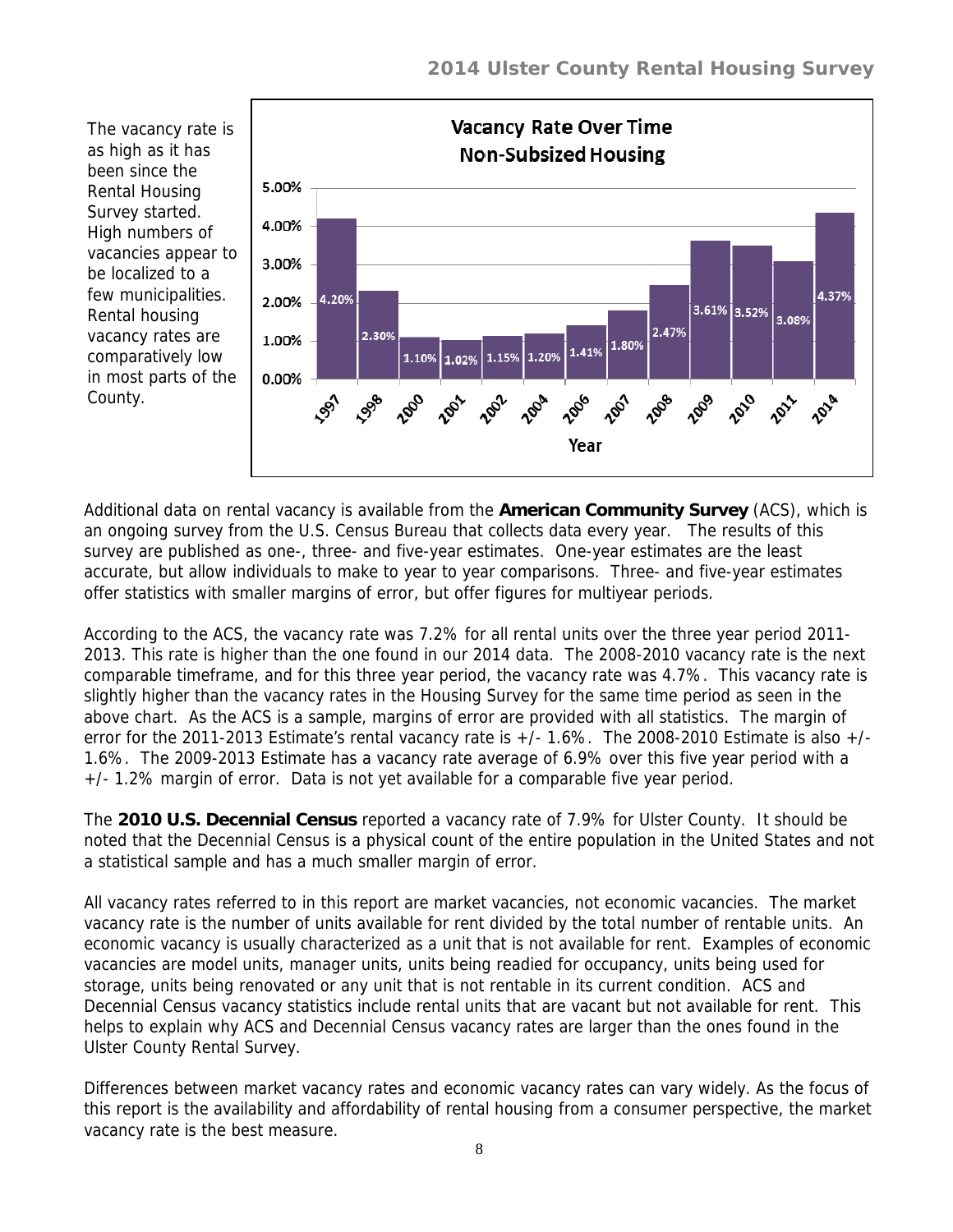#### **Advertised Rental Housing**

**Advertised Rental Housing** are units that were available for rent at the time that the survey was taken. Advertised Rental Housing may be apartments, mobile homes, row houses or single family detached houses. The information contained in the Advertised Rental Housing section is compiled from the **RUPCO Rent Reasonableness Comparison Log, online edition of the Daily Freeman and print edition of the Kingston Times**.

For 2014, a compilation of several months' available rentals was used. 2014 figures for **Advertised Rental Housing** are from January through September of 2014 and were screened to eliminate duplicate listings.

The sample size for Advertised Rental Housing for 2014 is 411 units. This is a decrease from the 2011 sample of 258 units.

| The distribution of<br><b>Advertised Rental</b> | <b>2014 Advertised Rental Housing</b><br><b>Distribution by Municipality/Unit Size</b> |             |                |                         |              |                 |            |
|-------------------------------------------------|----------------------------------------------------------------------------------------|-------------|----------------|-------------------------|--------------|-----------------|------------|
| <b>Housing units by size</b>                    |                                                                                        |             |                |                         |              |                 |            |
| shows higher numbers of 1                       | <b>Municipality</b>                                                                    | Studio 1 BR |                | 2 BR                    | 3 BR         | <b>Total</b>    | % of Total |
| and 2 bedroom units.                            |                                                                                        |             |                |                         |              |                 |            |
|                                                 | <b>Ellenville</b>                                                                      |             | 4              | 11                      | 9            | 24              | 5.8%       |
| The municipality with the                       | <b>Esopus</b>                                                                          |             | 5              | 3                       | 1            | 9               | 2.2%       |
| highest number of                               | <b>Gardiner</b>                                                                        |             | 3              | $\overline{2}$          | 1            | 6               | 1.5%       |
| advertised units is Kingston.                   | <b>Hurley</b>                                                                          |             |                | 3                       | $\mathbf{2}$ | 6               | 1.5%       |
| New Paltz and Saugerties                        | Kingston (C)                                                                           | 4           | 52             | 45                      | 26           | 127             | 30.9%      |
| continue to have high                           | Lloyd                                                                                  |             | 10             | 3                       | $\mathbf{2}$ | 16              | 3.9%       |
| numbers of advertised units.                    | <b>Marbletown</b>                                                                      |             | 3              | 1                       | 1            | 5               | 1.2%       |
|                                                 | Marlborough                                                                            | 1           | $\overline{2}$ | $\overline{2}$          | 1            | $6\phantom{1}6$ | 1.5%       |
| Ulster has fewer than in                        | <b>New Paltz</b>                                                                       | 15          | 26             | 13                      | 5            | 59              | 14.4%      |
| past years; whereas                             | Olive                                                                                  |             | 5              | 9                       | 1            | 15              | 3.6%       |
| Woodstock has more. No                          | <b>Plattekill</b>                                                                      | 1           | 5              | 1                       |              | 7               | 1.7%       |
| units in Rochester and                          | <b>Rochester</b>                                                                       |             |                |                         |              | $\bf{0}$        | 0.0%       |
| Shawangunk were found                           | Rosendale                                                                              | 3           | 8              | 6                       | 3            | 20              | 4.9%       |
| that could be used in the                       | <b>Saugerties</b>                                                                      | 8           | 12             | 14                      | 7            | 41              | 10.0%      |
| sample.                                         | <b>Shandaken</b>                                                                       | 4           | 3              | 5                       |              | 12              | 2.9%       |
|                                                 | Shawangunk                                                                             |             |                |                         |              | 0               | 0.0%       |
| Ellenville and Wawarsing are                    | <b>Ulster</b>                                                                          |             | 5              | 4                       |              | 9               | 2.2%       |
| now treated separately. The                     | Wawarsing                                                                              | 1           | $\overline{2}$ | $\overline{\mathbf{2}}$ | 3            | 8               | 1.9%       |
| Rental Housing Survey does                      | <b>Woodstock</b>                                                                       | 3           | 28             | 8                       | $\mathbf 2$  | 41              | 10.0%      |
| not gather data for Denning                     |                                                                                        |             |                |                         |              |                 |            |
| for the time being.                             | <b>County Total</b>                                                                    | 41          | 174            | 132                     | 64           | 411             | 100%       |
|                                                 | % of Total                                                                             |             |                | 10.0% 42.3% 32.1% 15.6% |              | 100%            |            |

The table on the next page gives the Average and Median Rents for **Advertised Rental Housing**, with data categorized by municipality and bedroom count.

The sample size may preclude conclusions with regard to municipalities. Average rents were calculated without regard to the number or type of utilities included in the rental amount.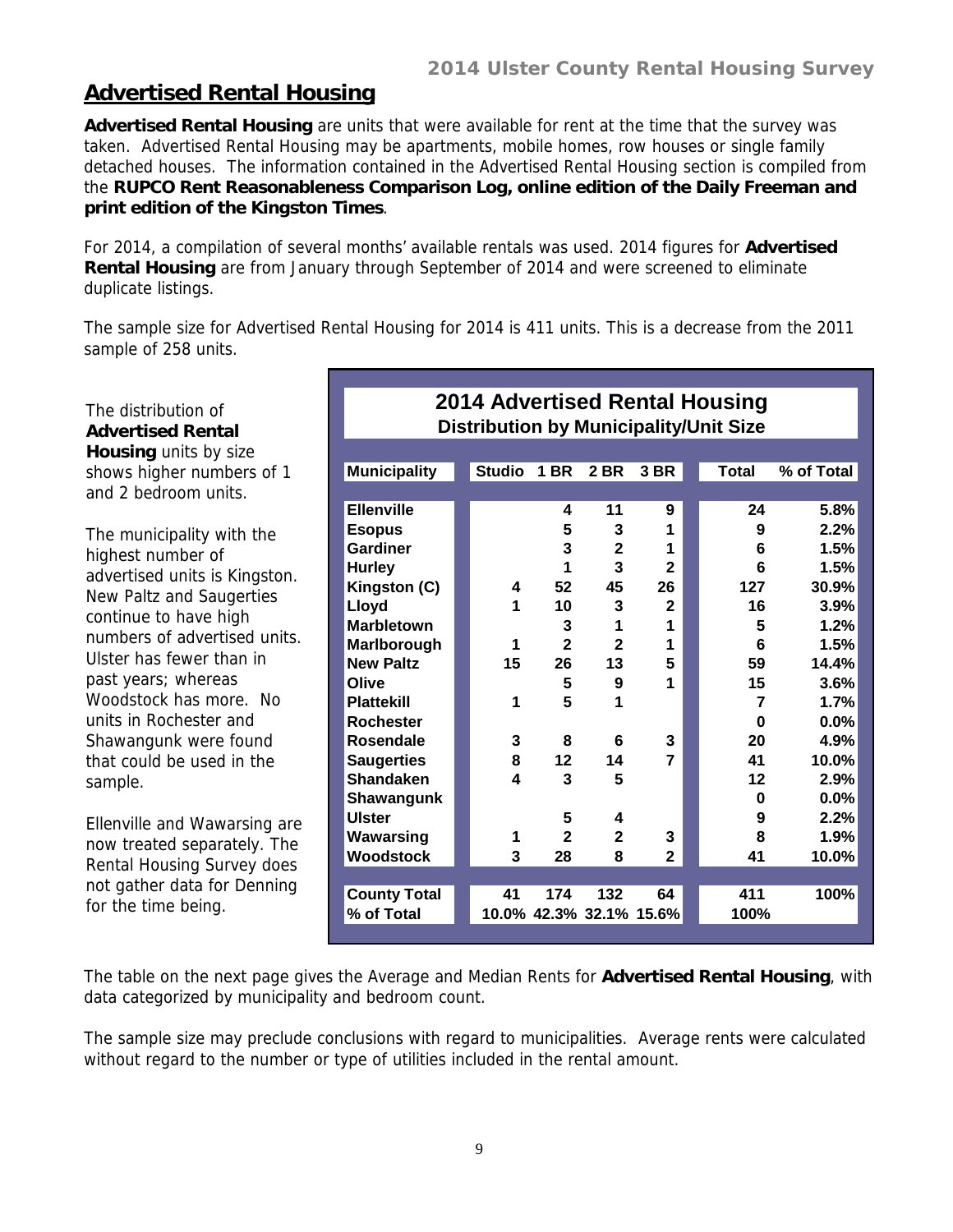| <b>Advertised Apartments</b><br>2014 Average and Median Rent by Municipality / Unit Size |         |                        |                            |                            |                            |  |  |  |  |
|------------------------------------------------------------------------------------------|---------|------------------------|----------------------------|----------------------------|----------------------------|--|--|--|--|
|                                                                                          |         |                        |                            |                            |                            |  |  |  |  |
| <b>Municipality</b>                                                                      | # Units | <b>Studios</b>         | <b>1 BR</b>                | 2 BR                       | 3 BR                       |  |  |  |  |
|                                                                                          |         | Median<br>Avg          | Median<br>Avg              | Median<br>Avg              | Median<br>Avg              |  |  |  |  |
|                                                                                          |         |                        |                            |                            |                            |  |  |  |  |
| Ellenville                                                                               | 24      |                        | 793<br>\$<br>810<br>\$     | \$<br>825<br>850<br>\$     | 1,123<br>\$1.050<br>\$     |  |  |  |  |
| <b>Esopus</b>                                                                            | 9       |                        | \$<br>750<br>840<br>\$     | \$<br>1.167<br>\$<br>1.200 | 1,050<br>1.050<br>\$<br>\$ |  |  |  |  |
| Gardiner                                                                                 | 6       |                        | \$<br>933<br>\$<br>900     | \$<br>975<br>\$<br>975     | 950<br>\$<br>950<br>\$     |  |  |  |  |
| Hurley                                                                                   | 6       |                        | \$<br>1,200<br>\$<br>1.200 | \$<br>857<br>\$<br>875     | 1.325<br>\$1.325<br>\$     |  |  |  |  |
| Kingston (C)                                                                             | 127     | \$<br>\$<br>695<br>693 | \$<br>\$<br>839<br>817     | \$<br>944<br>950<br>\$     | \$<br>1.162<br>\$1.200     |  |  |  |  |
| Lloyd                                                                                    | 16      | \$<br>675<br>\$<br>675 | \$<br>993<br>\$<br>888     | \$<br>1.065<br>\$<br>1.000 | \$<br>1.475<br>\$1.475     |  |  |  |  |
| <b>Marbletown</b>                                                                        | 5       |                        | \$<br>867<br>\$<br>800     | \$<br>710<br>\$<br>710     | 950<br>950<br>\$<br>\$     |  |  |  |  |
| Marlborough                                                                              | 6       | \$<br>895<br>\$<br>895 | \$<br>788<br>\$<br>788     | \$<br>\$<br>1.073<br>1.073 | 1.500<br>\$1.500<br>\$     |  |  |  |  |
| <b>New Paltz</b>                                                                         | 59      | \$<br>802<br>\$<br>775 | \$<br>973<br>\$<br>980     | \$<br>1.100<br>1.146<br>\$ | 1,418<br>1,495<br>\$<br>S. |  |  |  |  |
| Olive                                                                                    | 15      |                        | \$<br>780<br>\$<br>750     | \$<br>862<br>\$<br>800     | \$<br>975<br>975<br>\$     |  |  |  |  |
| <b>Plattekill</b>                                                                        | 7       | \$<br>675<br>\$<br>675 | \$<br>838<br>\$<br>750     | \$<br>950<br>\$<br>950     |                            |  |  |  |  |
| Rochester                                                                                | 0       |                        |                            |                            |                            |  |  |  |  |
| Rosendale                                                                                | 20      | 750<br>\$<br>850<br>\$ | \$<br>796<br>\$<br>800     | \$<br>982<br>\$<br>970     | \$<br>1.292<br>\$1.400     |  |  |  |  |
| <b>Saugerties</b>                                                                        | 40      | \$<br>\$<br>825<br>799 | \$<br>797<br>\$<br>750     | \$<br>900<br>\$<br>900     | \$<br>1,196<br>\$1.200     |  |  |  |  |
| Shandaken                                                                                | 12      | 635<br>\$<br>\$<br>673 | \$<br>708<br>\$<br>600     | \$<br>760<br>\$<br>750     |                            |  |  |  |  |
| Shawangunk                                                                               | 0       |                        |                            |                            |                            |  |  |  |  |
| Ulster                                                                                   | 9       |                        | \$<br>874<br>895<br>\$     | \$<br>986<br>\$<br>950     |                            |  |  |  |  |
| Wawarsing                                                                                | 9       | \$<br>\$<br>600<br>600 | \$<br>675<br>\$<br>675     | \$<br>800<br>\$<br>800     | \$<br>1.104<br>\$<br>950   |  |  |  |  |
| Woodstock                                                                                | 41      | \$<br>\$<br>625<br>580 | \$<br>903<br>875<br>\$     | \$<br>\$<br>963<br>999     | \$<br>1,498<br>\$1,498     |  |  |  |  |
|                                                                                          |         |                        |                            |                            |                            |  |  |  |  |
| <b>Ulster County</b>                                                                     | 411     | \$<br>752<br>\$<br>743 | \$<br>850<br>871<br>\$     | \$<br>850<br>949<br>\$     | \$<br>1,203<br>\$1,200     |  |  |  |  |

|                  |           |               |               |    |       |    | <b>Advertised Apartments</b>             |      |                |    |         |      |       |               |       |
|------------------|-----------|---------------|---------------|----|-------|----|------------------------------------------|------|----------------|----|---------|------|-------|---------------|-------|
|                  |           |               |               |    |       |    | <b>Average and Median Rent Over Time</b> |      |                |    |         |      |       |               |       |
|                  |           |               |               |    |       |    |                                          |      |                |    |         |      |       |               |       |
| <b>Unit Size</b> |           | <b>Studio</b> |               |    | 1 BR  |    |                                          | 2 BR |                |    | 3 BR    |      |       |               |       |
| Year             | Avg.      |               | <b>Median</b> |    | Avg.  |    | Median                                   |      | Median<br>Avg. |    |         | Avg. |       | <b>Median</b> |       |
|                  |           |               |               |    |       |    |                                          |      |                |    |         |      |       |               |       |
| 1997             | \$<br>382 |               | n/a           | \$ | 474   |    | n/a                                      | \$   | 604            |    | n/a     | \$   | 688   |               | n/a   |
| 1998             | \$<br>408 |               | n/a           | \$ | 501   |    | n/a                                      | \$   | 651            |    | n/a     | \$   | 846   |               | n/a   |
| 2000             | \$<br>439 | \$            | 400           | \$ | 534   | \$ | 500                                      | \$   | 652            | \$ | 625     | \$   | 861   | \$            | 775   |
| 2001             | \$<br>500 | \$            | 475           | \$ | 585   | \$ | 600                                      | \$   | 728            | \$ | 740     | \$   | 880   | \$            | 816   |
| 2002             | \$<br>575 | \$            | 575           | \$ | 612   | \$ | 600                                      | \$   | 821            | \$ | 725     | \$   | 867   | \$            | 875   |
| 2004             | \$<br>493 | \$            | 500           | \$ | 624   | \$ | 613                                      | \$   | 767            | \$ | 763     | \$   | 951   | \$            | 925   |
| 2005             | \$<br>552 | \$            | 575           | \$ | 621   | \$ | 650                                      | \$   | 751            | \$ | 750     | \$   | 1.030 | \$            | 1,050 |
| 2006             | \$<br>530 | \$            | 530           | \$ | 665   | \$ | 680                                      | \$   | 939            | \$ | 850     | \$   | 1.100 | \$            | 1,175 |
| 2007             | \$<br>625 | \$            | 625           | \$ | 695   | \$ | 700                                      | \$   | 843            | \$ | 850     | \$   | 1.074 | \$            | 1.090 |
| 2008             | \$<br>508 | \$            | 513           | \$ | 713   | \$ | 750                                      | \$   | 857            | \$ | 850     | \$   | 1,101 | \$            | 1,100 |
| 2009             | \$<br>578 | \$            | 575           | \$ | 724   | \$ | 700                                      | \$   | 857            | \$ | 850     | \$   | 1,054 | \$            | 1.000 |
| 2010             | \$<br>572 | \$            | 550           | \$ | 743   | \$ | 750                                      | \$   | 886            | \$ | 875     | \$   | 1,071 | \$            | 1,100 |
| 2011             | \$<br>591 | \$            | 563           | \$ | 726   | \$ | 725                                      | \$   | 885            | \$ | 875     | \$   | 1,074 | \$            | 1,100 |
| 2014             | \$<br>752 | \$            | 743           | \$ | 871   | \$ | 850                                      | \$   | 949            | \$ | 850     | \$   | 1,203 | \$            | 1,200 |
|                  |           |               |               |    |       |    |                                          |      |                |    |         |      |       |               |       |
| % Chg. '11 - '14 | 21.4%     |               | 24.2%         |    | 16.6% |    | 14.7%                                    |      | 6.7%           |    | $-2.9%$ |      | 10.7% |               | 8.3%  |
| % Chg. '00 - '14 | 41.6%     |               | 46.2%         |    | 38.7% |    | 41.2%                                    |      | 31.3%          |    | 26.5%   |      | 28.4% |               | 35.4% |
| % Chg. '97 - '14 | 49.2%     |               |               |    | 45.6% |    |                                          |      | 36.4%          |    |         |      | 42.8% |               |       |

The data shows that average and median rents have seen double-digit increases since 1997. No trend can be established for the short term due to the lack of data for 2012 and 13.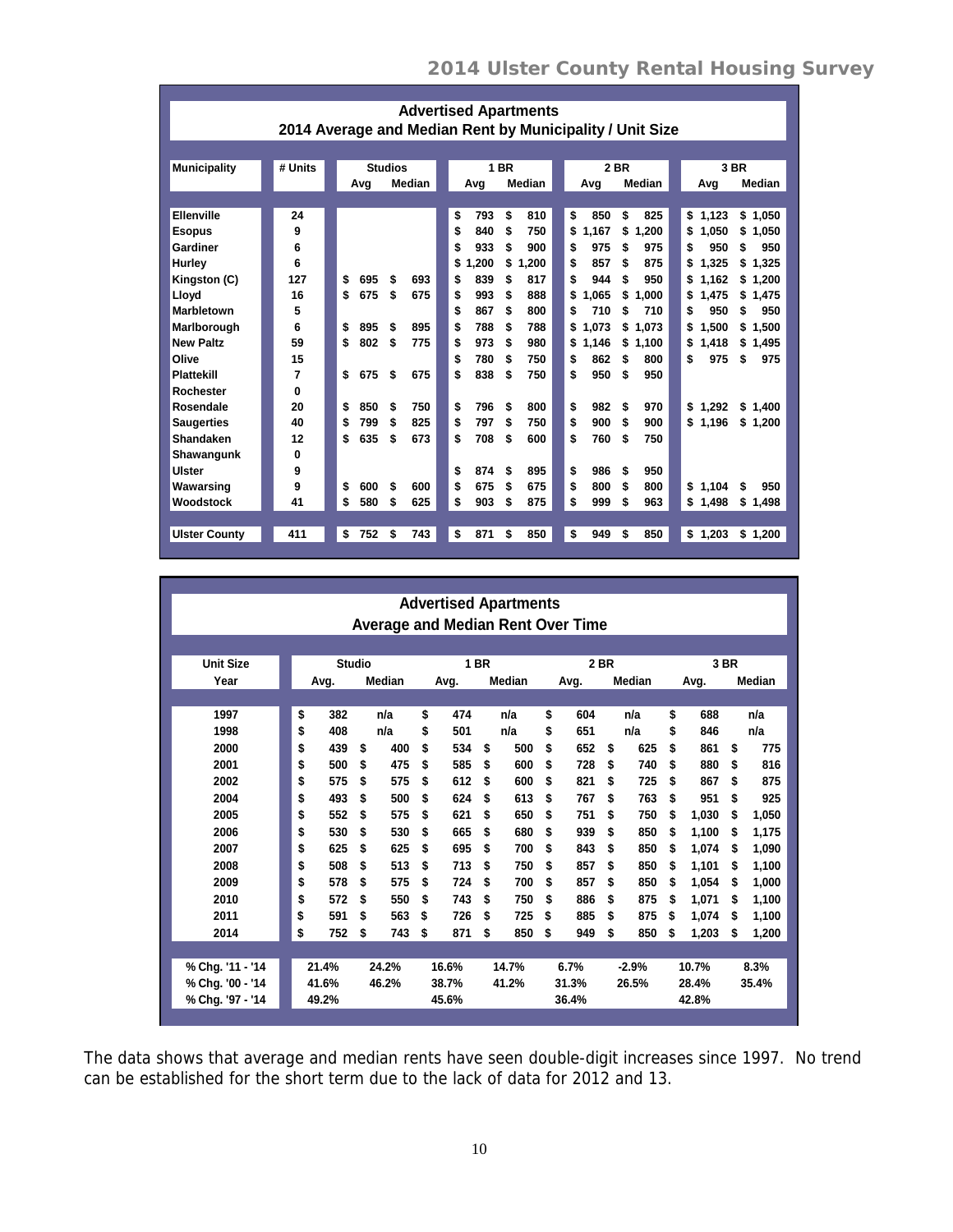# **Subsidized Housing**

**Subsidized Housing** are those rental units that receive the benefit from any of the various types of governmental support in the construction, purchase or rehabilitation of buildings that will house persons with income limitations. Rents are restricted by the income levels of the occupants.

| <b>Ulster County Subsidized Housing</b><br>by Municipality and Unit Type |    |                                                      |                                   |                |                         |                                                                                  |      |                |                                              |  |
|--------------------------------------------------------------------------|----|------------------------------------------------------|-----------------------------------|----------------|-------------------------|----------------------------------------------------------------------------------|------|----------------|----------------------------------------------|--|
| <b>Apartment Name</b>                                                    |    | <b>Type Income</b>                                   | <b>Studio</b>                     | 1 BR           | $2$ BR                  | 3 BR                                                                             | 4+   | Total          | <b>Municipality</b>                          |  |
|                                                                          |    |                                                      |                                   |                |                         |                                                                                  |      |                |                                              |  |
| Canal Lock Apts.                                                         |    |                                                      |                                   |                |                         |                                                                                  |      | 0              | Ellenville                                   |  |
| Mountainside Apts.                                                       | N  | М                                                    | 0                                 | 4              | 15                      | 15                                                                               | 0    | 34             | Ellenville                                   |  |
| <b>Hillside Heights</b>                                                  | C  | M                                                    | 0                                 | 30             | 0                       | 0                                                                                | 0    | 30             | Ellenville                                   |  |
| <b>Glusker Gardens</b>                                                   | C  | L                                                    | 0                                 | 30             | 2                       | 0                                                                                | 0    | 32             | <b>Ellenville</b>                            |  |
| The Birches at Esopus                                                    |    |                                                      |                                   |                |                         |                                                                                  |      | 0              | <b>Esopus</b>                                |  |
| <b>Birchwood Village</b>                                                 |    |                                                      |                                   |                |                         |                                                                                  |      | 0              | Kingston (C)                                 |  |
| <b>Brigham Apartments</b>                                                | C  | L                                                    | 0                                 | 38             | 0                       | $\overline{2}$                                                                   | 0    | 40             | Kingston (C)                                 |  |
| <b>Colonial Addition</b>                                                 | C  | ۷                                                    | 32                                | 0              | 0                       | 0                                                                                | 0    | 32             | Kingston (C)                                 |  |
| <b>Colonial Gardens</b>                                                  | S  | ۷                                                    | 0                                 | 10             | 60                      | 28                                                                               |      | 98             | Kingston (C)                                 |  |
| Governor Clinton Apts.                                                   | A  | M                                                    | 15                                | 77             | 0                       | 0                                                                                | 0    | 92             | Kingston (C)                                 |  |
| <b>Hasbrouck Avenue</b>                                                  | PH | $\star$                                              | 0                                 | 0              | 4                       | 1                                                                                | 1    | 6              | Kingston (C)                                 |  |
| Hunter St.                                                               | DS | M                                                    | 1                                 | 3              | $\overline{2}$          | $\overline{2}$                                                                   | 0    | 8              | Kingston (C)                                 |  |
| <b>Rondout Gardens</b>                                                   | DS | V                                                    | 41                                | 21             | 29                      | 24                                                                               | 16   | 131            | Kingston (C)                                 |  |
| <b>Spring Brook Village</b>                                              | N  | M                                                    | 8                                 | 20             | 70                      | 24                                                                               | 0    | 122            | Kingston (C)                                 |  |
| <b>Stuyvesant Charter Apts.</b>                                          | DS | M                                                    | 0                                 | 40             | 80                      | 0                                                                                | 0    | 120            | Kingston (C)                                 |  |
| <b>Stuyvesant Hotel</b>                                                  | CH | M                                                    |                                   | 40             |                         |                                                                                  |      |                | Kingston (C)                                 |  |
| <b>The Kirkland</b>                                                      | N  | M                                                    | 1                                 | $\overline{7}$ | 0                       | 0                                                                                | 0    | 8              | Kingston (C)                                 |  |
| <b>Wiltwyck Gardens</b>                                                  | C  | ٧                                                    | 30                                | 30             | 0                       | 0                                                                                | 0    | 60             | Kingston (C)                                 |  |
| Yosman Tower Apts.                                                       | C  | M                                                    | 70                                | 34             | 0                       | 0                                                                                | 0    | 104            | Kingston (C)                                 |  |
| <b>Golden View</b>                                                       | A  | L                                                    | 0                                 | 51             | 0                       | 0                                                                                | 0    | 51             | Lloyd                                        |  |
| <b>Milton Harvest</b>                                                    | A  | L                                                    | 0                                 | 47             | 0                       | 0                                                                                | 0    | 47             | Marlborough                                  |  |
| Jenny's Garden                                                           | C  | L                                                    | 0                                 | 66             | 0                       | 0                                                                                | 0    | 66             | Marlborough                                  |  |
| Huguenot Park Apts.                                                      |    |                                                      |                                   |                |                         |                                                                                  |      | 0              | <b>New Paltz</b>                             |  |
| <b>Meadowbrook Farms I</b>                                               |    |                                                      |                                   |                |                         |                                                                                  |      | 0              | <b>New Paltz</b>                             |  |
| <b>Meadowbrook Farms II</b>                                              |    |                                                      |                                   |                |                         |                                                                                  |      | 0              | <b>New Paltz</b>                             |  |
| <b>Tongore Pines</b>                                                     | C  | L                                                    | 0                                 | 19             | 0                       | 0                                                                                | 0    | 19             | Olive                                        |  |
| <b>Blair Road</b>                                                        | N  | L                                                    | 0                                 | 0              | 9                       | 0                                                                                | 0    | 9              | Rochester                                    |  |
| Park Heights                                                             | C  | L                                                    | 0                                 | 40             | 0                       | 0                                                                                | 0    | 40             | Rosendale                                    |  |
| Arabio                                                                   | N  | М                                                    | 0                                 | 0              | 0                       | $\overline{2}$                                                                   | 0    | $\overline{2}$ | <b>Saugerties</b>                            |  |
| Jacob Brede Apts.                                                        | N  | L                                                    | 0                                 | 4              | 3                       | 0                                                                                | 0    | $\overline{7}$ | <b>Saugerties</b>                            |  |
| <b>Saugerties Senior Hsing.</b>                                          | A  | M                                                    | 0                                 | 31             | 32                      | 0                                                                                | 0    | 63             | <b>Saugerties</b>                            |  |
| <b>The Mill</b>                                                          | C  | M                                                    | 14                                | 75             | 0                       | 0                                                                                | 0    | 89             | <b>Saugerties</b>                            |  |
| <b>Hickory Ridge Apts.</b>                                               |    |                                                      |                                   |                |                         |                                                                                  |      | 0              | <b>Saugerties</b>                            |  |
| The Birches                                                              |    |                                                      |                                   |                |                         |                                                                                  |      | 0              | <b>Saugerties</b>                            |  |
| Shandaken Village Apts.                                                  | C  | ۷                                                    | 0                                 | 24             | 0                       | 0                                                                                | 0    | 24             | <b>Shandaken</b>                             |  |
| <b>Elsie's Meadow</b>                                                    | A  | L                                                    | 0                                 | 24             | 0                       | 0                                                                                | 0    | 24             | Shawangunk                                   |  |
| <b>Chambers Court</b>                                                    | C  | M                                                    | 0                                 | 60             | 12                      | 0                                                                                | 0    | 72             | <b>Ulster</b>                                |  |
| The Birches at Chambers                                                  |    |                                                      |                                   |                |                         |                                                                                  |      | 0              | <b>Ulster</b>                                |  |
| <b>Seven Greens</b>                                                      |    |                                                      |                                   |                |                         |                                                                                  |      | 0              | <b>Ulster</b>                                |  |
| Ellenville Regional Sr. Hsn.                                             | A  | L                                                    | 0                                 | 142            | 0                       | 0                                                                                | 0    | 142            | Wawarsing                                    |  |
| <b>Woodstock Commons</b>                                                 | C  | Г                                                    | 0                                 | 24             | 16                      | 12                                                                               | 0    | 52             | Woodstock                                    |  |
| <b>Woodstock Meadows</b>                                                 |    |                                                      |                                   |                |                         |                                                                                  |      | 0              | Woodstock                                    |  |
| Total by # Bedrms.                                                       |    |                                                      | 212                               | 991            | 334                     | 110                                                                              | 17   | 1,624          |                                              |  |
| % by # Bedrms.                                                           |    |                                                      | 13.1%                             | 61.0%          | 20.6%                   | 6.8%                                                                             | 1.0% |                |                                              |  |
| <b>Type Legend</b>                                                       |    |                                                      |                                   |                |                         |                                                                                  |      |                | Income Legend - in Area Median Income or AMI |  |
| A - All Seniors                                                          |    | N - No Target Population                             |                                   |                |                         | V- up to 30% or 33.33%                                                           |      |                |                                              |  |
| C - All Seniors & Disabled                                               |    |                                                      | P - Some units for Single Parents |                | L- up to 50% or 60% AMI |                                                                                  |      |                |                                              |  |
| D - Some units for Disabled<br>H - Some units for Homeless               |    | S - Some units for Seniors<br>V - Veteran Preference |                                   | Ħ              |                         | M - up to 80 % AMI<br>* Hasbrouck Ave Apts are for families facing homelessness. |      |                |                                              |  |